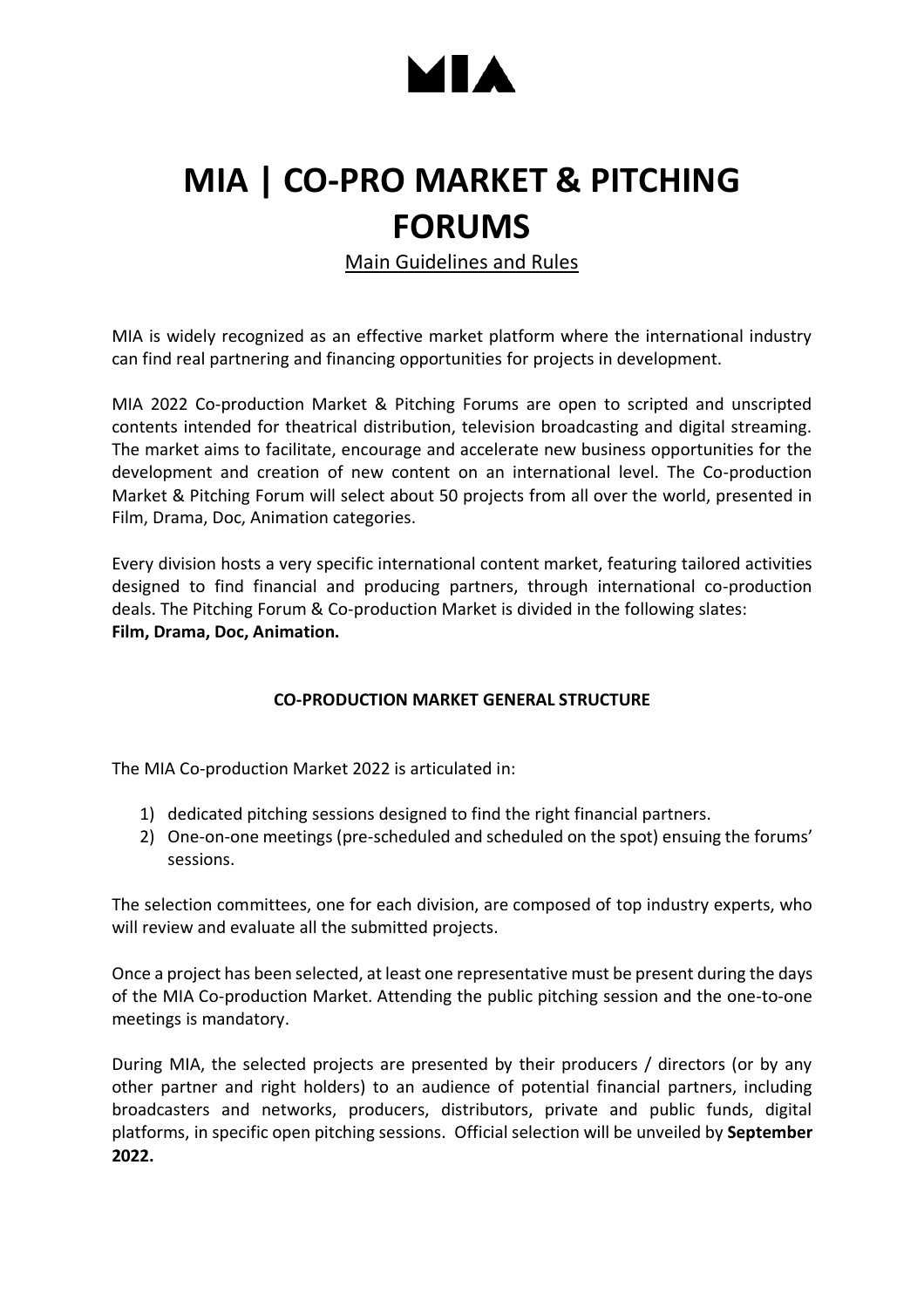

### **PROJECT SUBMISSION**

The submission of a project implies the unconditional acceptance of the present rules and regulations as well as the acceptance of all decisions taken by the Selection Committee, which are final.

By applying, producers are also agreeing to be available for the full days of 11th – 15th October 2022.

The signature on the entry form is considered as proof that the signatory, by filling in the entry form, freely accepts all rules and regulations and all Committee decisions regarding the selection of the projects.

If the project is selected, the signatory formally commits himself or herself to present the project in MIA 2022; declares himself or herself the sole and exclusive owner of all the rights related to the project, and therefore entitled to submit it to the market; guarantees that the submitted project does not infringe the rights of any third party.

The signature on the entry form releases and indemnifies MIA from any and every claim against it for damages, except for the MIA's right to claim compensation for damages. In the case of there being more than one owner of the rights to the project, the entry form must be signed by all of them.

#### **Submission deadline: July 4th, 2022**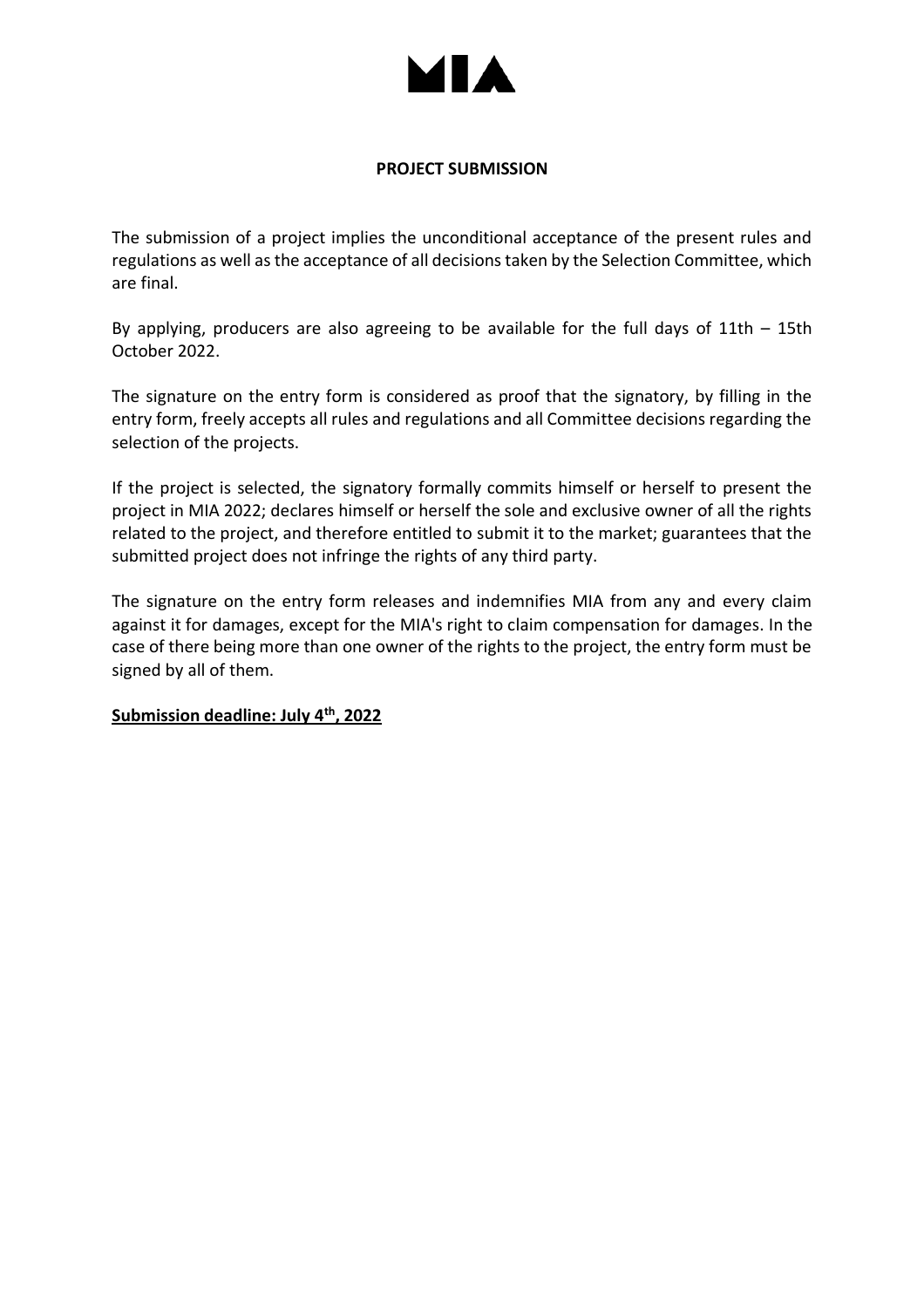# ▌*</del>*

## **DRAMA CO-PRODUCTION MARKET & PITCHING FORUM**

### Rules and Procedures

The Drama Co-Production Market and Pitching Forum is open to scripted contents intended for theatrical distribution, television broadcasting and digital streaming. The market aims to facilitate, encourage and accelerate new business opportunities for the development and creation of new content on an international level. The Event and its activities are designed for producers, broadcasters, distributors, to get commissioning, financing and co-producing partners and explores the essential elements of successful scripted contents.

MIA 2022, Drama Co-production Market & Pitching Forum will take place in Rome, from October 11<sup>th</sup> to 15<sup>th</sup>.

### **1. ELIGIBILITY CRITERIA**

Eligible projects for the Drama Pitching Forum must be international original projects of outstanding artistic value with potential TX on linear broadcasting and/or digital streaming. Each project submitted must fit one of the following categories and meets the following definition of eligibility requirements. All genres are accepted (drama, dramedy, comedy, crime/thriller, sci-fi, period or costume drama, fantasy, young adult, dystopic…). If you are considering submitting different genres, please inquire beforehand with us: dramacopro@miamarket.it

### **DRAMA SERIES**

- A production in which theme, storyline, and main characters are presented under the same title, with the intention to develop beyond a first season.
- Is defined as a scripted serialized show in at least 4 episodes, where the average episode running time ranges shall be between thirty (30) and sixty-five (65) minutes.
- The program should fit the minimum format length of a televised half-hour time slot.
- The production generally intends, or has the potential, to continue the storyline into the next broadcast season.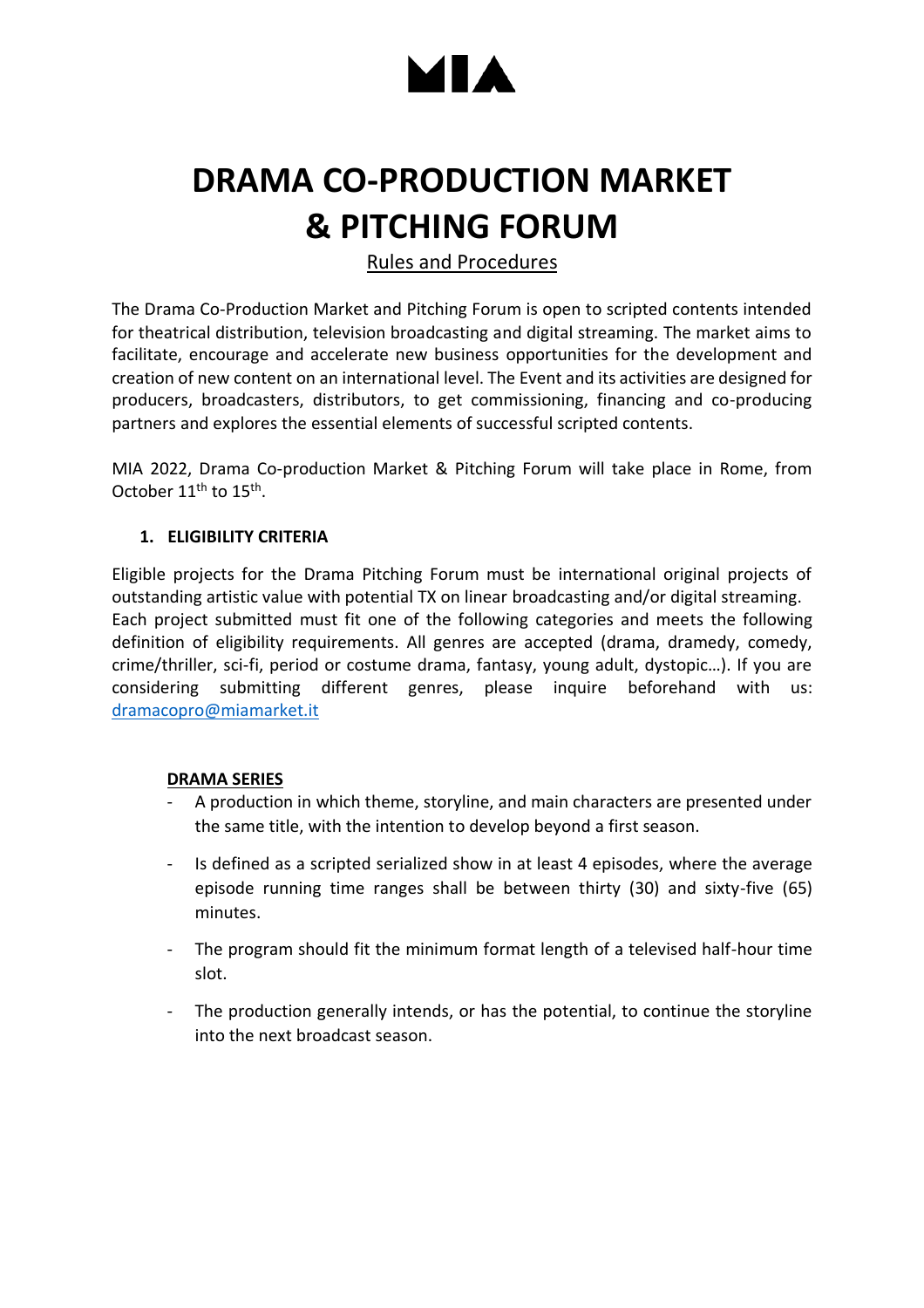# ▌*</del>*

#### **MINI-SERIES**

- A production that has a distinct beginning, middle, and end with a finite number of episodes, generally between one (1) and twelve (12). The storyline is resolved at the end of broadcast.
- Is defined as a scripted serialized show in at least 4 episodes, where the average episode running time ranges shall be between thirty (30) and sixty-five (65) minutes.

Eligible Projects must adhere to the following criteria:

- 1. Entries must be accompanied by a provisional budget and a project bible.
- 2. Submitted projects can be at different stages of development, but they must not have started shooting before the 2022 edition of MIA.
- 3. Projects must be issued by producers (who hold the rights to pitch the show) seeking international partners and funding for their specific entry. Producers must have proven experience (at least one TV series or movie already produced).
- 4. Only the first season of a scripted series will be admitted.
- 5. Original concepts, adaptations and remakes will be considered for the selection.
- 6. Project must not have been presented in a public pitching session in the 9 months before MIA 2022.
- 7. A broadcaster/streaming platform attached is a plus, but not mandatory.
- 8. Only submissions written in English will be accepted.

### Each production company can submit only one project to the Drama Co-Production Market and Pitching Forum.

Please bear in mind that projects of a blatantly pornographic nature or advocating violence or openly inciting to violating human rights are not eligible.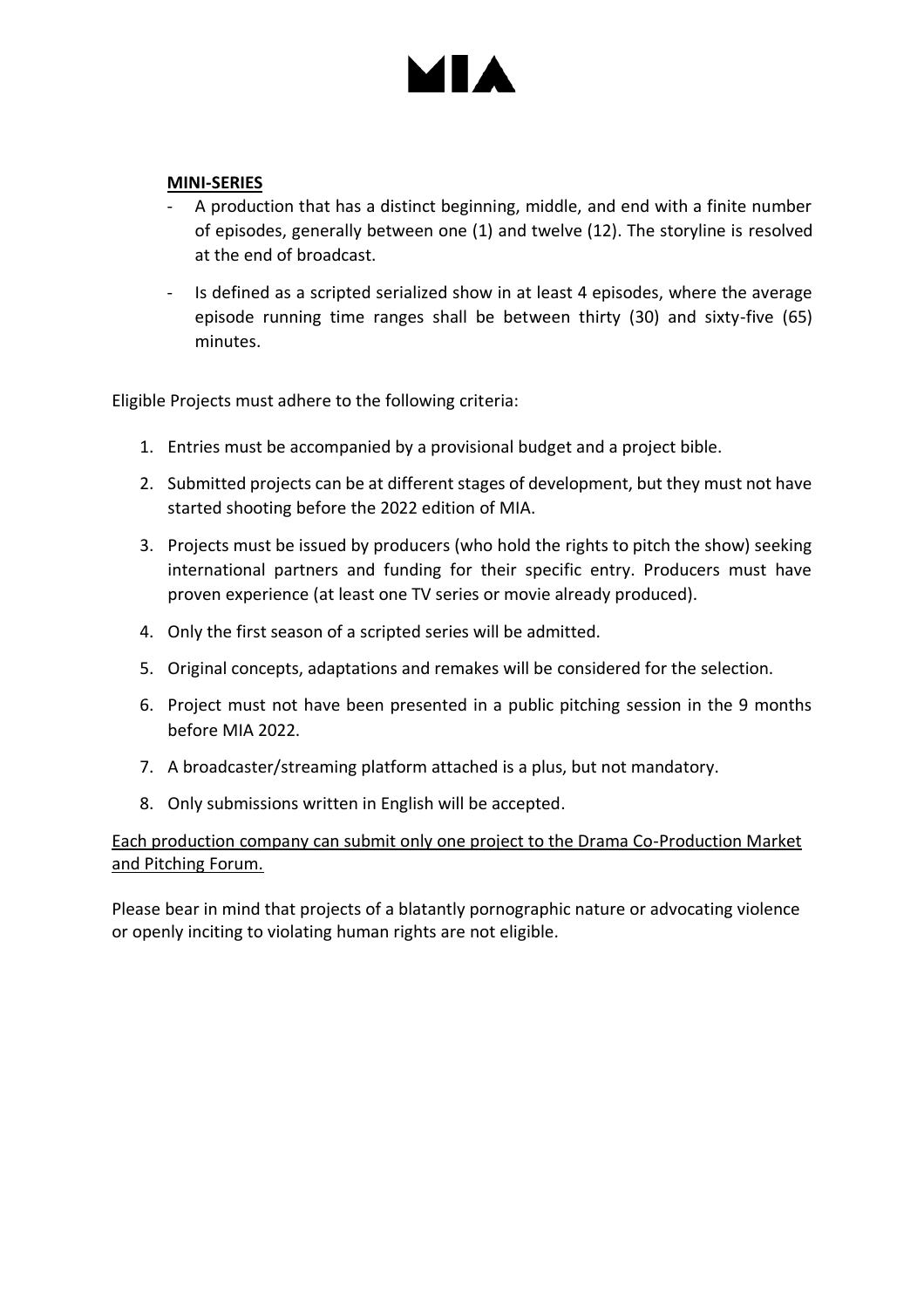

### **2. SUBMISSION PROCEDURES**

To enter a project is free of charge. To be considered for pre-selection, projects must be entered within July 4th 2022, using the registration form available **[HERE](https://my.miamarket.it/)**

All the required documents must be provided before the deadline and only completed submissions will be considered in the next steps of the selection process. The entry form duly filled in all its parts and signed must be sent via e-mail (digital signature) to **[dramacopro@miamarket.it](mailto:dramacopro@miamarket.it)**

### **3. REQUESTED MATERIAL**

For each project submitted please be ready to upload on the MyMIA website's online Entry Form, the following mandatory information:

- Elevator Pitch An executive summary of the proposal in no more than 300 characters
- Synopsis the full proposal or treatment in no more than 1200 characters
- Creator's or producer's Statement max 500 characters
- Company Profile max 500 characters

All submission must include the following **mandatory attachments**:

- 1. **Project Bible** (including the following sheets: Pilot synopsis; Overview with episodic synopsis; Characters' sheet and journeys; Highlights for development of second and/or multiple series - only for drama series).
- 2. **Provisional Budget Top-Sheet**
- 3. **Financial Plan and Secured Financing**

#### **Optional attachments**:

- 4. Pilot script (if available)
- 5. Mood-Trailer (please note that video mood-trailer or mood-reel will be mandatorily asked for MIA 2022 participation).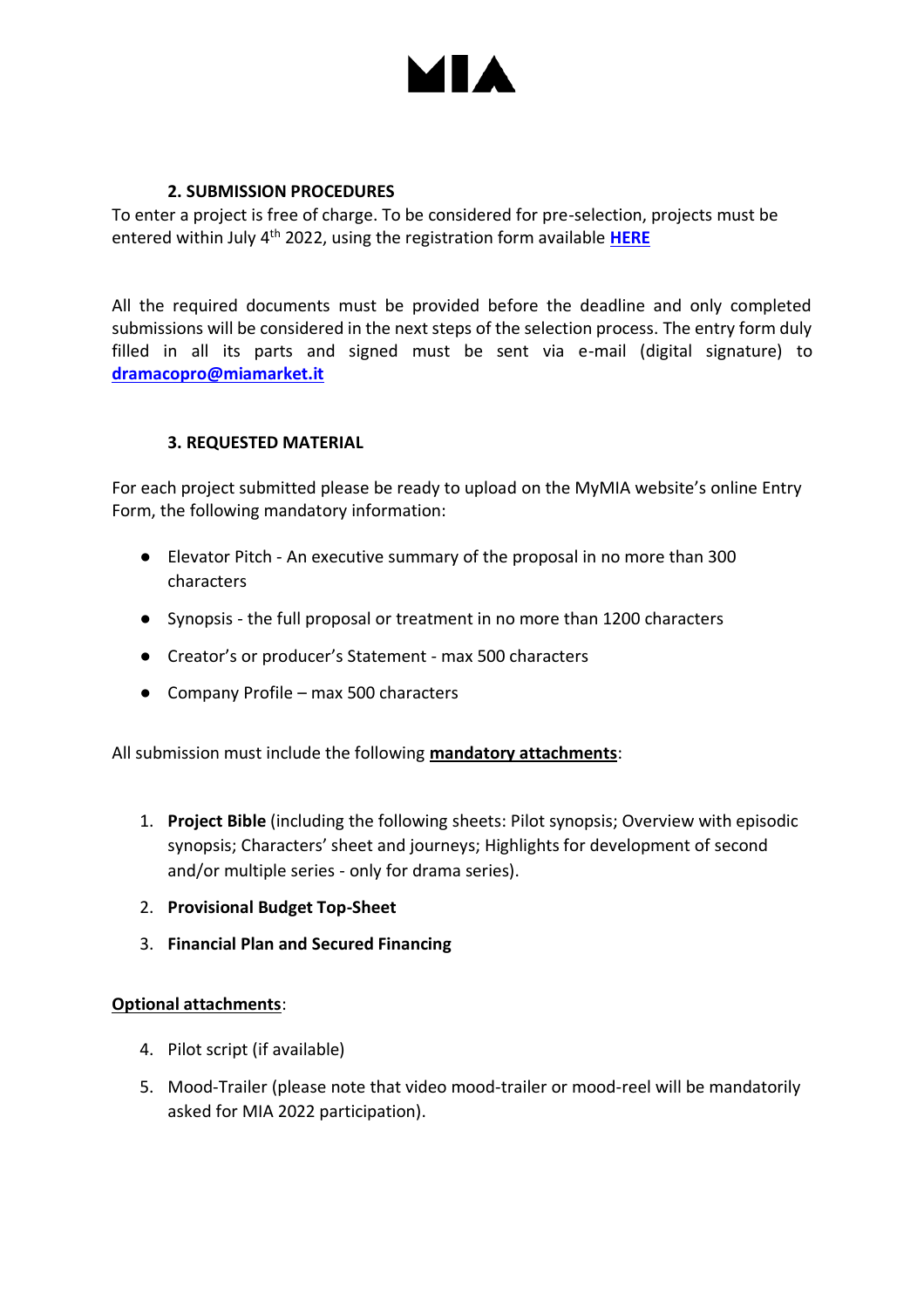

- 6. Representative's picture in high resolution (300dpi) to be published on the pitch guide and on MIA's website.
- 7. Series artwork in high resolution (300dpi) to be published on the pitch guide and on MIA's website.
- 8. Creator/Showrunner's Bio and Filmography and link to show-reel (if avail)

Any other English-language material that may contribute to a better understanding of the project would be highly recommended. Incomplete submissions will not be taken into consideration.

All submitted materials are used for pre-selection and selection purposes only and stored in the MIA archives. The materials will not be returned. In the event the project is invited, they are used to update the MIA website as well as the Industry Guide, Book of Projects and for the purpose of advertising the 2022 Edition.

### **4. SELECTION**

MIA team verifies that the submitted projects correctly fulfil all criteria for eligibility and that the submissions include all the materials required by these rules and regulations.

The Selection Committee, composed of top industry experts, will review all the projects shortlisted, will share their knowledge, and provide exclusive insights in their evaluation process. The Selection Committee selects the final participating projects, taking into consideration the viability and quality of the plans and the demonstrable talent of the producers and/or the author/creator.

Once the project is selected, the signatory formally commits him/herself to present the project at MIA 2022; declaring him/herself the sole and exclusive owner of all the rights related to the project, and therefore entitled to participate to the MIA co-production market, guaranteeing that the submitted project does not infringe the rights of any third party.

The list of selected projects will be announced by **September 2022.**

### **5. PARTICIPATION**

The Drama Pitching Forum will take place during the MIA Market dates (October 11<sup>th</sup> to 15<sup>th</sup>, 2022). Once a project has been selected, at least one representative must be available to represent the project and for meeting sessions.